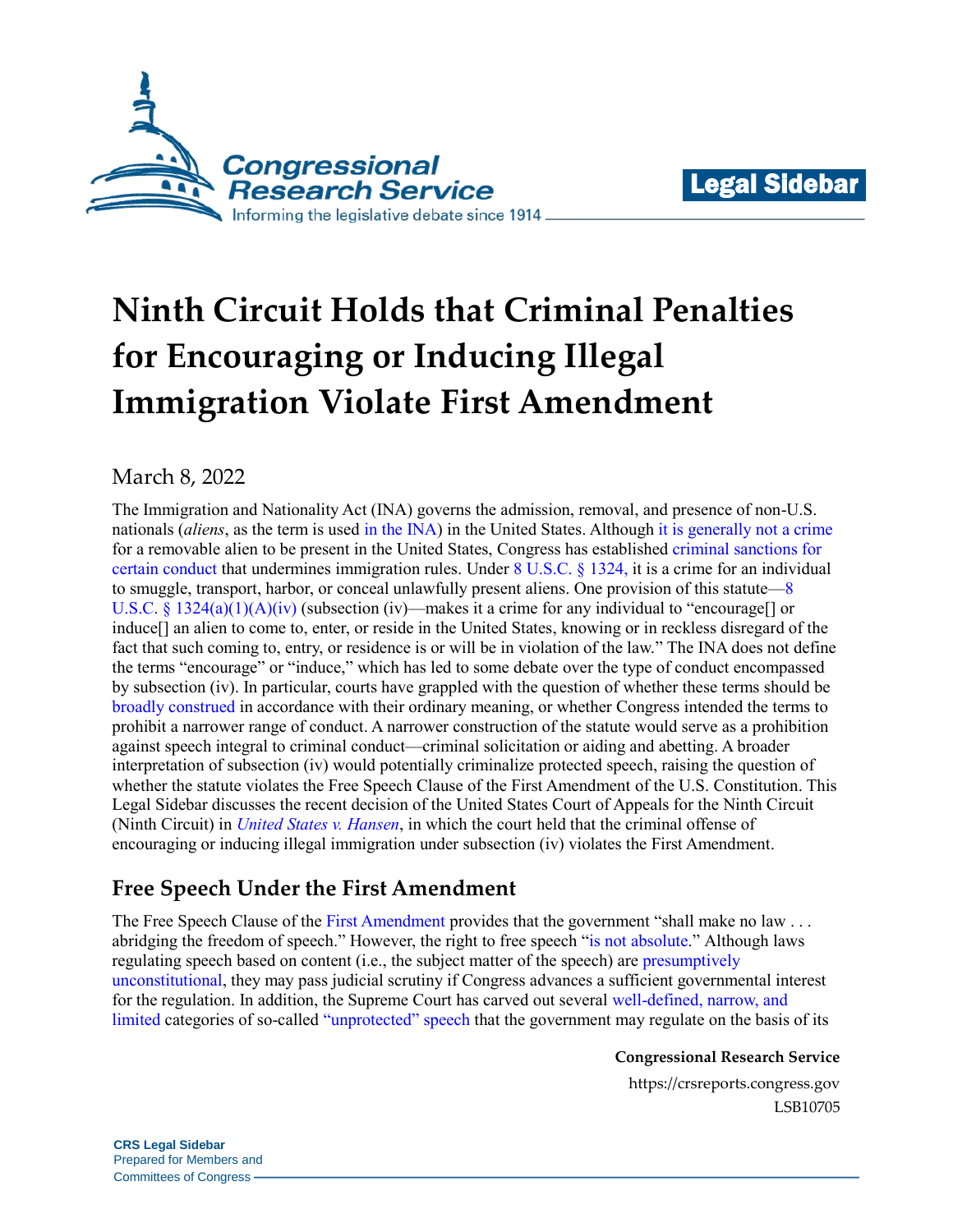content. These categories of unprotected speech include, for example, obscenity, [defamation, and](https://www.supremecourt.gov/opinions/10pdf/08-1448.pdf#page=5) [incitement.](https://www.supremecourt.gov/opinions/10pdf/08-1448.pdf#page=5) The government also has more leeway to regulate speech [integral to criminal conduct.](http://cdn.loc.gov/service/ll/usrep/usrep336/usrep336490/usrep336490.pdf#page=9) The Supreme Court has used the exception for speech integral to criminal conduct to uphold, for example, criminal statutes prohibiting the [distribution and possession of child pornography](http://cdn.loc.gov/service/ll/usrep/usrep458/usrep458747/usrep458747.pdf#page=15) and [soliciting crime.](https://www.law.cornell.edu/supct/pdf/06-694P.ZO#page=11) The Court has articulated a difference between speech that [incites imminent lawless action](http://cdn.loc.gov/service/ll/usrep/usrep395/usrep395444/usrep395444.pdf#page=6) or that is integral to criminal conduct, on the one hand, and speech that the Court refers to as ["abstract advocacy"](http://cdn.loc.gov/service/ll/usrep/usrep395/usrep395444/usrep395444.pdf#page=4) or speech that merely advocates for illegality—on the other. For example, the Court reasoned that the statement, ["I encourage you to obtain child pornography,](https://www.law.cornell.edu/supct/pdf/06-694P.ZO#page=14)" is abstract advocacy protected by the First Amendment, while [a specific offer](https://www.law.cornell.edu/supct/pdf/06-694P.ZO#page=13) to provide someone with child pornography is unprotected speech integral to criminal conduct.

Unprotected speech is [not, however,](http://cdn.loc.gov/service/ll/usrep/usrep505/usrep505377/usrep505377.pdf#page=7) "invisible" to the First Amendment, which still places some limits on how Congress can regulate in these areas. When criminalizing unprotected speech, a law may still be held invalid if a court finds it to be overbroad. In a facial overbreadth challenge, a court considers the universal application of the law rather than the application of the law specifically to the defendant's conduct. An [overbreadth challenge](https://www.supremecourt.gov/opinions/09pdf/08-769.pdf#page=14) may prevail in one of two ways: (1) when a party establishes that there is "no set of circumstances under which [the statute] would be valid or that the statute lacks any plainly legitimate sweep" and (2) where "a substantial number of [the statute's] applications are unconstitutional, judged in relation to the statute's plainly legitimate sweep." The Supreme Court has emphasized that to be considered overbroad, the statute must prohibit a *[substantial](http://cdn.loc.gov/service/ll/usrep/usrep539/usrep539113/usrep539113.pdf#page=8)* amount of protected speech relative to the statute's ["plainly legitimate sweep.](https://www.law.cornell.edu/supct/pdf/06-694P.ZO#page=6)" The overbreadth doctrine, although applied [sparingly,](https://www.law.cornell.edu/supct/pdf/06-694P.ZO#page=6) is used to prevent the ["chilling"](https://cdn.loc.gov/service/ll/usrep/usrep535/usrep535234/usrep535234.pdf#page=11) of protected speech, or to address the concern that people may refrain from exercising their right to constitutionally protected expression out of fear of [criminal sanctions.](http://cdn.loc.gov/service/ll/usrep/usrep539/usrep539113/usrep539113.pdf#page=7)

#### *United States v. Hansen*

In *[United States](https://cdn.ca9.uscourts.gov/datastore/opinions/2022/02/10/17-10548.pdf#page=4) v. Hansen*, the defendant had operated a program that purported to assist unlawfully present aliens to become U.S. citizens through adult adoption, despite the fact that it is not possible to become a U.S. citizen through adult adoption. Along with convictions for mail fraud and wire fraud, a federal jury convicted the defendant of two counts of encouraging or inducing illegal immigration in violation of subsection (iv). In his appeal, the defendant [argued](https://cdn.ca9.uscourts.gov/datastore/opinions/2022/02/10/17-10548.pdf#page=5) that subsection (iv) is unconstitutional under the First Amendment because it is (1) facially overbroad, (2) overbroad as applied to the defendant, (3) void for vagueness, and (4) a content- and viewpoint-based criminal prohibition of speech that cannot survive strict scrutiny.

In a decision issued on February 10, 2022, the Ninth Circui[t reversed](https://cdn.ca9.uscourts.gov/datastore/opinions/2022/02/10/17-10548.pdf#page=16) the defendant's convictions for encouraging or inducing illegal immigration. Looking to the statutory construction of subsection (iv) in the broader context of 8 U.S.C. § 1324(a)(1)(A), the Ninth Circuit panel [interpreted](https://cdn.ca9.uscourts.gov/datastore/opinions/2022/02/10/17-10548.pdf#page=11) subsection (iv) "as prohibiting someone from (1) inspiring, helping, persuading, or influencing, (2) through speech or conduct, (3) one or more specified aliens (4) to come to or reside in the United States in violation of civil or criminal law."

The court then looked to whether subsection (iv) "criminalizes [a substantial amount of protected](https://cdn.ca9.uscourts.gov/datastore/opinions/2022/02/10/17-10548.pdf#page=11)  [expressive activity.](https://cdn.ca9.uscourts.gov/datastore/opinions/2022/02/10/17-10548.pdf#page=11)" The panel agreed with the government that various acts fell within the provision's "legitimate sweep," including procuring and providing fraudulent documents and identification information to unlawfully present aliens, assisting in unlawful entry, misleadingly luring aliens into the country for unlawful work, and smuggling activities. The court specified that the "core" of subsection (iv)'s legitimate sweep is relatively narrow and seemingly falls within the scope of the other subsections of 8 U.S.C. § 1324(a)(1)(A).

Looking at protected speech in relation to [subsection \(iv\)'s plainly legitimate sweep,](https://cdn.ca9.uscourts.gov/datastore/opinions/2022/02/10/17-10548.pdf#page=13) the court observed that subsection (iv) includes a substantial amount of protected speech as well, reasoning that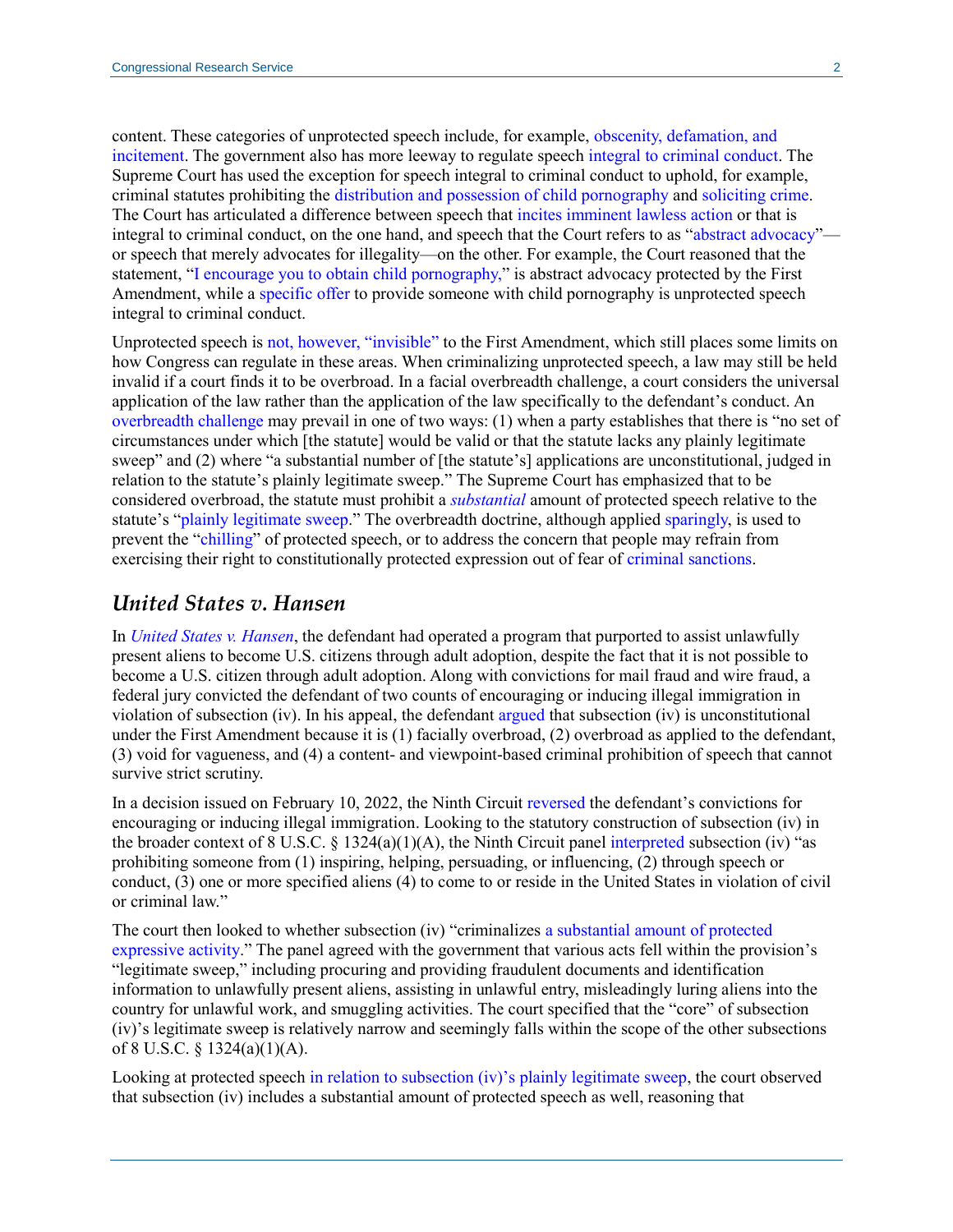"commonplace statements and actions could be construed as encouraging or inducing an undocumented immigrant to come to or reside in the United States." The court noted that knowingly telling an unlawfully present alien, "I encourage you to reside in the United States," would fall within subsection (iv)'s scope despite the fact that the statement is, according to the court, protected speech under the First Amendment. The Ninth Circuit then listed other examples of commonplace speech that would fall within its scope: encouraging an alien to take shelter during a natural disaster; providing information on accessing social services; or telling a tourist that she is unlikely to face serious consequences if she overstays her visa. Because subsection (iv) potentially criminalizes a substantial amount of protected speech in relation to the narrow category of plainly legitimate criminal conduct it encompasses, the court [invalidated](https://cdn.ca9.uscourts.gov/datastore/opinions/2022/02/10/17-10548.pdf#page=16) subsection (iv) as overbroad in violation of the First Amendment.

#### **Considerations for Congress**

The Ninth Circuit's decision invalidating subsection (iv) in *Hansen* follows on the heels of decisions by two courts of appeals and the [Supreme Court](https://www.supremecourt.gov/opinions/19pdf/19-67_n6io.pdf) addressing the provision. In an unpublished 2011 decision, the Fourth Circuit [held](https://cite.case.law/f-appx/456/267/) that subsection (iv) is not overbroad because it does not prohibit a substantial amount of protected speech. In 2018, a different [Ninth Circuit panel](https://cdn.ca9.uscourts.gov/datastore/opinions/2018/12/04/15-10614.pdf) held in another case that subsection (iv) is unconstitutionally overbroad in violation of the First Amendment because it criminalizes a substantial amount of protected expression in contrast to the statute's narrow legitimate sweep. [The](https://www.supremecourt.gov/opinions/19pdf/19-67_n6io.pdf) [Supreme Court](https://www.supremecourt.gov/opinions/19pdf/19-67_n6io.pdf) reversed the Ninth Circuit's judgment on procedural grounds, declining to address whether subsection (iv) unconstitutionally encompasses protected speech. Accordingly, whether subsection (iv) is unconstitutionally overbroad in criminalizing protected speech remains a question undecided by the Court.

In the absence of controlling guidance from the Supreme Court, *Hansen* is the only precedential decision of a federal court of appeals on the constitutionality of subsection (iv). The Ninth Circuit's decision that subsection (iv)'s prohibition against "encouraging" or "inducing" illegal immigration is overbroad in violation of the First Amendment is binding within the states over which the Ninth Circuit has jurisdiction. It remains to be seen how other courts of appeals, and ultimately, the Supreme Court, will rule on the constitutionality of subsection (iv). Further, *Hansen* may inform the broader development of First Amendment jurisprudence. The Ninth Circuit's analysis of the language of subsection (iv) suggests that there may be a fine line between unprotected criminal speech that Congress may lawfully prohibit and protected advocacy that is beyond the reach of criminal statutes. *Hansen* may provide guidance to Congress on how to navigate this divide.

Congress has [broad power](https://constitution.congress.gov/browse/essay/artI-S8-C18-4-2-1/ALDE_00001255/) to establish rules for the admission, removal, and presence of non-U.S. nationals. These rules are buttressed by a multifaceted enforcement scheme. Congress may opt to use its legislative authority to amend or further clarify the circumstances when an alleged perpetrator unlawfully encourages or induces an alien to come to, enter, or reside in the United States.

### **Author Information**

Kelsey Y. Santamaria Legislative Attorney